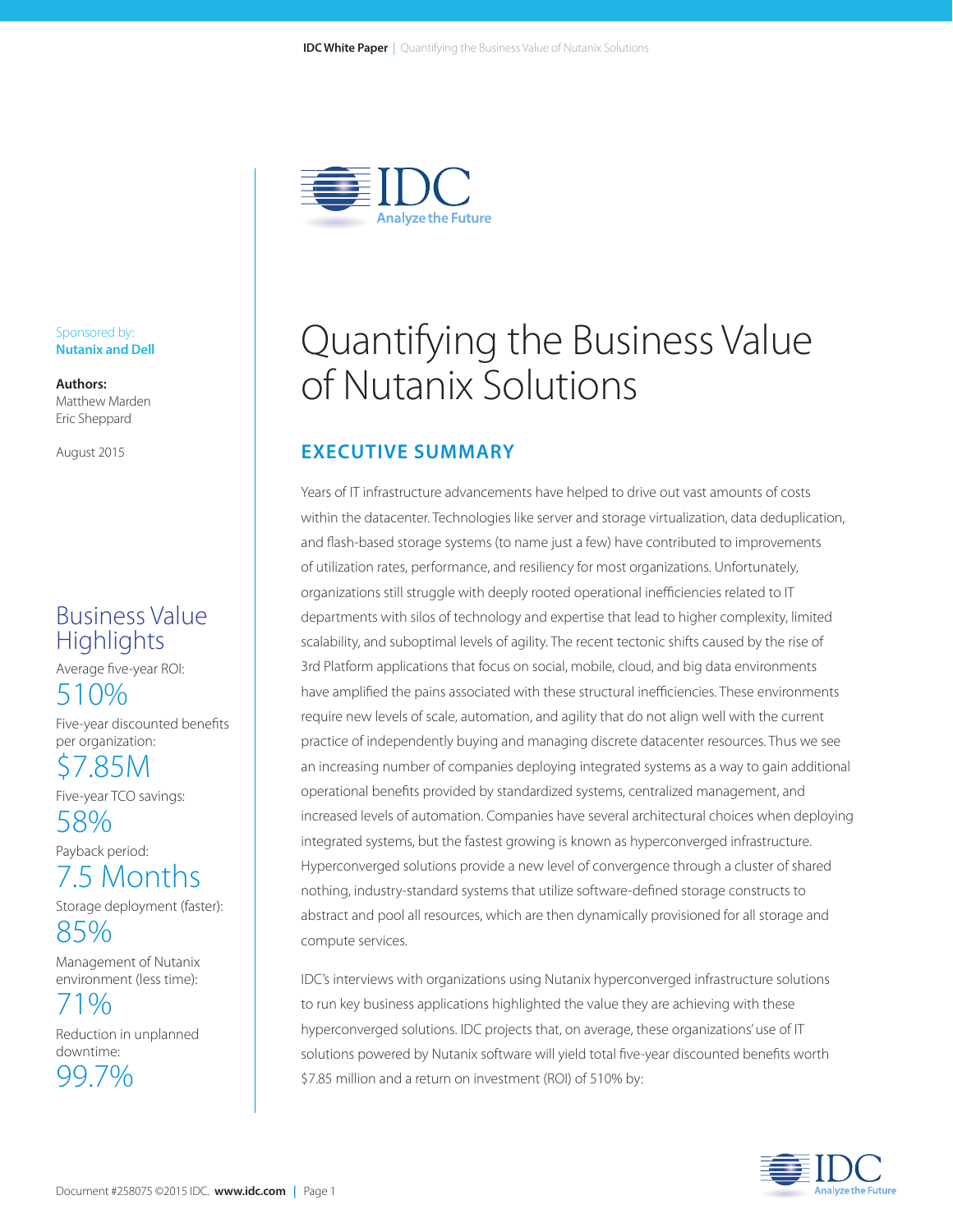- »Serving as a cost-effective and incrementally scalable infrastructure
- »Offering an efficient IT infrastructure platform that simplifies infrastructure deployment, management, and troubleshooting
- »Providing a highly resilient infrastructure that supports the business with minimal downtime
- »Enabling the business and users with greater IT agility and scalability, faster time to value, and improved performance of key business applications

## Situation Overview

An organization's ability to be competitive locally and globally has become inseparable from decisions made within its datacenter. Today's IT departments are expected to move quickly with the businesses they support and ultimately be a key contributor to initiatives designed to improve a business' bottom line, expand its revenue streams, or strengthen its relationships with customers. In short, decisions made within IT departments have never been more important to the broader business than they are today. Unfortunately, decades-old datacenter practices that have helped drive down capital costs have also created rigid islands of infrastructure managed by administrators with narrow areas of expertise. To better align with the rapidly changing needs of their business, datacenters must adjust from a world with silos of infrastructure-centric decisions to an environment that enables workload-centric decisions.

Many IT departments are now replacing silos of datacenter infrastructure with fully integrated systems to better align with the challenges discussed previously. While there are many architectural choices one can make when moving to integrated systems, hyperconverged infrastructure deployments are growing faster than any other. This strong market adoption growth can be traced back to the ability of hyperconverged infrastructure to truly collapse core storage and compute silos into a cluster of industry-standard servers that are highly virtualized and managed through a single pane of glass. Hyperconverged solutions help datacenters reduce capital costs by standardizing core building blocks for compute and storage workloads. They eliminate the need for costly centralized storage systems and Fibre Channel switches, all of which must be purchased, powered, cooled, and managed independently. But savings do not stop there. The highly virtualized and scale-out nature of hyperconverged infrastructure helps organizations to quickly scale compute and storage resources at a very granular level and with near-zero downtime. Thus IT departments can eliminate the costly practice of overprovisioning. In short, hyperconverged solutions help improve datacenters so that infrastructure can be purchased, deployed, managed, upgraded, and expanded far more efficiently than traditional architectures. Support for multi-hypervisors and a robust set of enterpriseclass applications helps ensure hyperconverged solutions can be leveraged within the most demanding datacenters.



The highly virtualized and scale-out nature of hyperconverged infrastructure helps organizations to quickly scale compute and storage resources at a very granular level and with near-zero downtime.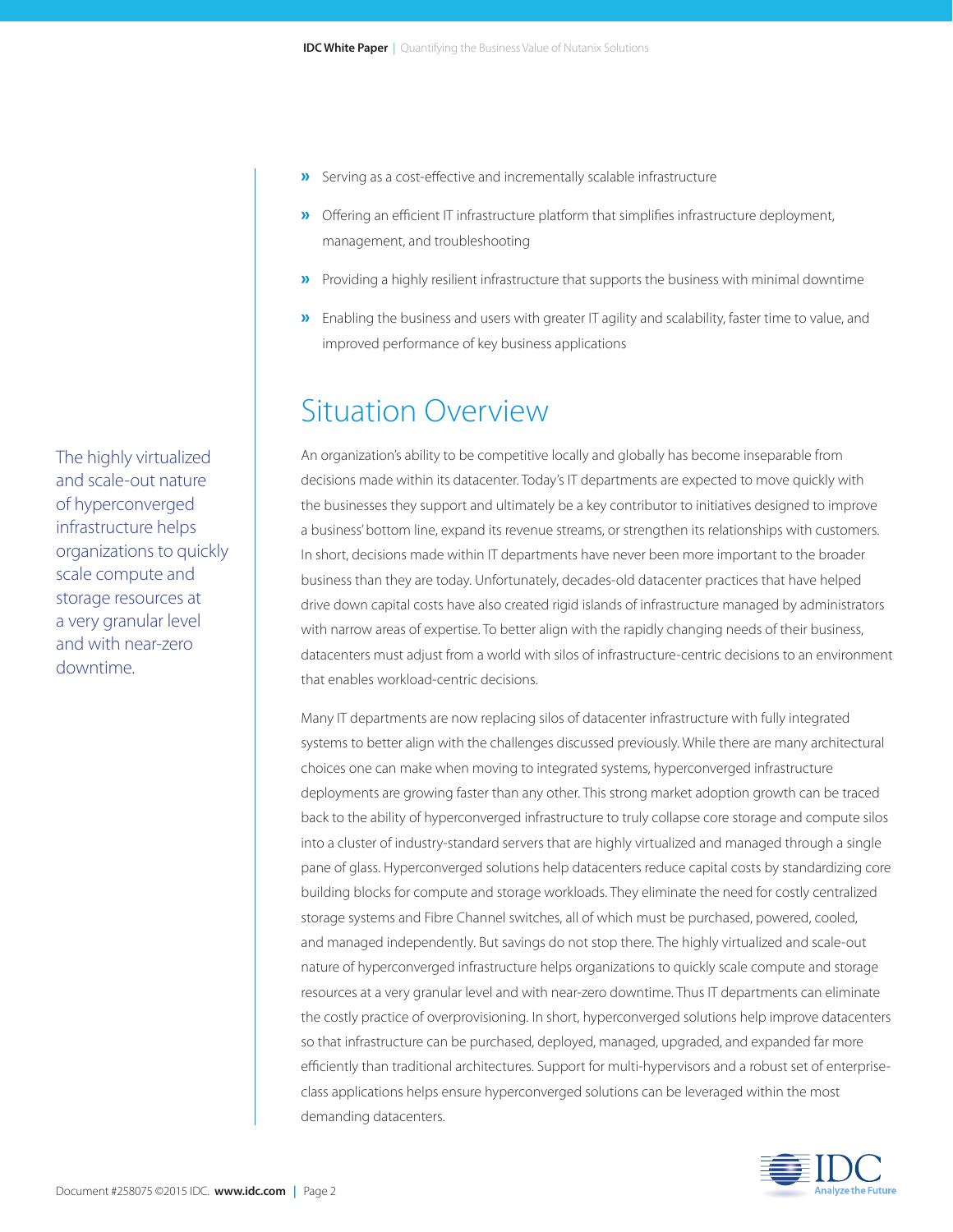Nutanix Acropolis is a scale-out data fabric for storage, compute, and virtualization. Acropolis combines the attributes of softwaredefined storage with built-in virtualization to create a turnkey hyperconverged infrastructure solution that can run any application and scale to meet the needs of today's demanding applications.

## Nutanix Xtreme Computing Platform

As an early pioneer of this space, Nutanix has amassed a large set of enterprise customers with its Xtreme Computing Platform (XCP). Made up of two product families, Nutanix Acropolis and Nutanix Prism, XCP is designed to enable application infrastructure independence through its app mobility feature, native virtualization, and search capability. An overview of the software and hardware components of XCP are outlined in the sections that follow.

#### **XCP Software**

- » **Acropolis.** Nutanix Acropolis is a scale-out data fabric for storage, compute, and virtualization. Acropolis combines the attributes of software-defined storage with built-in virtualization to create a turnkey hyperconverged infrastructure solution that can run any application and scale to meet the needs of today's demanding applications. Nutanix Acropolis is made up of three foundational components:
	- **Distributed Storage Fabric.** This component provides the core data services such as the distributed file system, data deduplication, automated tiering, and snapshots. It supports multiple storage protocols such as NFS and iSCSI, which is an important capability for customers looking to unify a large number of disparate workloads onto a single platform.
	- **App Mobility Fabric.** The Acropolis App Mobility Fabric provides virtual machine (VM) placement, VM migration, and VM conversion, as well as cross-hypervisor high-availability and integrated disaster recovery.
	- **Acropolis Hypervisor.** While the Distributed Storage Fabric fully supports traditional hypervisors such as VMware vSphere and Microsoft Hyper-V, Acropolis also includes a native hypervisor based on the well-known Linux KVM hypervisor that provides enhanced security and self-healing capabilities based on SaltStack and enterprise-grade VM management. Acropolis Hypervisor will be the first hypervisor to plug into the App Mobility Fabric.
- **»** Prism. Prism is a management solution from Nutanix that gives administrators an easy way to manage their virtual environments. Prism greatly simplifies managing Nutanix environments by combining several aspects of datacenter management into a single consumer-grade solution. Prism leverages machine learning technology to mine large volumes of system data and generate actionable insights for optimizing all aspects of virtual infrastructure management.

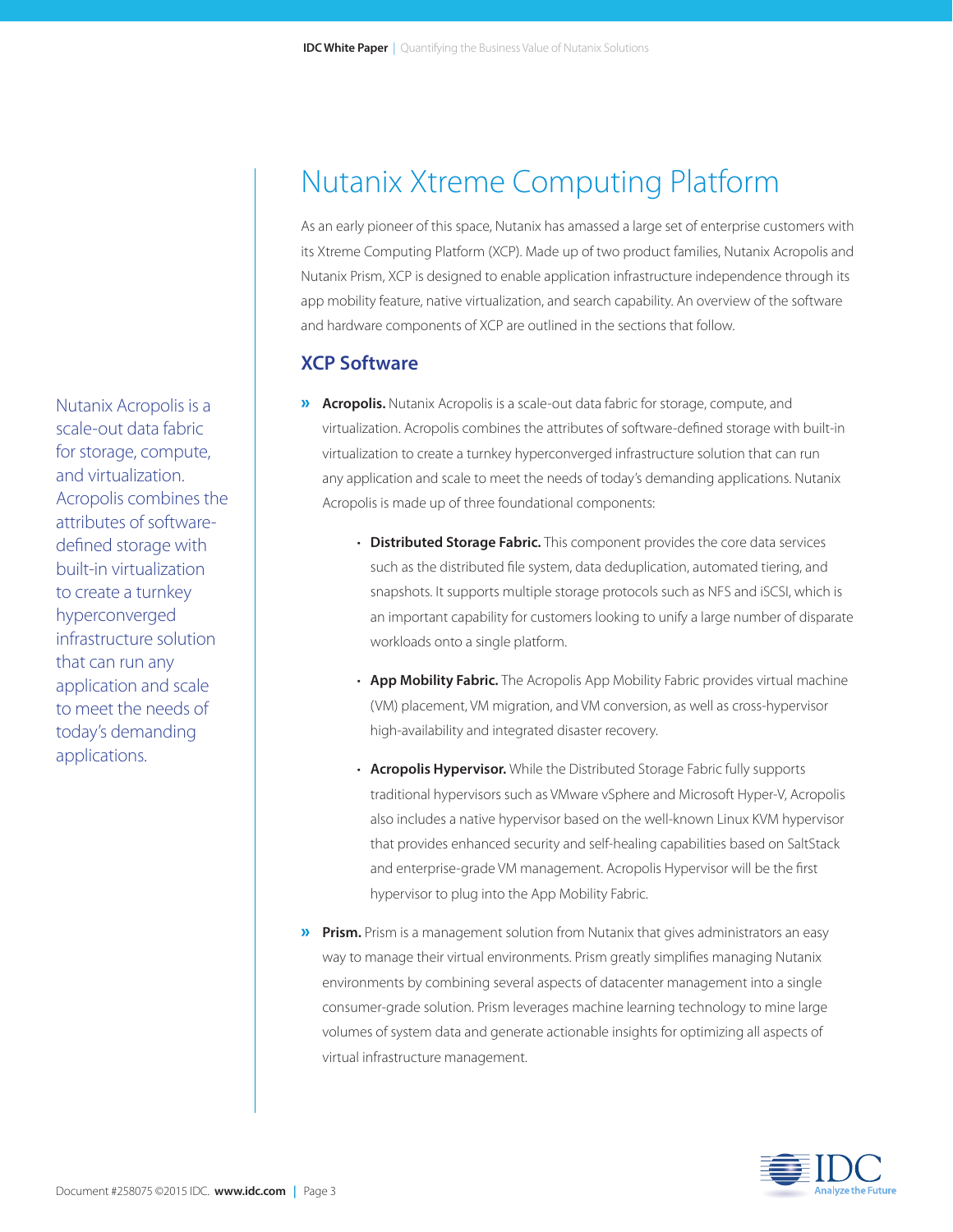IDC asked interviewees, which included IT managers and business decision makers at these organizations, a variety of quantitative and qualitative questions about the impact of their use of Nutanix solutions on their operations, businesses, and costs.

#### **Hardware**

Customers have the option of purchasing Nutanix appliances (NX Series) or Dell XC Web-scale appliances (XC Series). Both series offer different resource configurations that are optimized for a wide range of workload profiles. While all systems come with compute, memory, and storage resources, customers can build clusters with a mix of configurations within the same series.

Nutanix has partnered with Dell to create a hyperconverged solution built with Nutanix software and Dell hardware. The result is Dell's XC Web-scale converged appliances. These systems became generally available during the fourth calendar quarter of 2014.

# The Business Value of Nutanix Solutions

#### **Study Demographics**

IDC interviewed 13 organizations for this study: 10 organizations using Nutanix XCP solutions and 3 organizations using Dell XC Web-scale appliances (collectively, "Nutanix solutions") in April and May 2015. IDC asked interviewees, which included IT managers and business decision makers at these organizations, a variety of quantitative and qualitative questions about the impact of their use of Nutanix solutions on their operations, businesses, and costs. These organizations either migrated workloads from legacy traditional three-tier (server, storage, network) datacenter infrastructures or deployed new workloads on Nutanix solutions. Interviewed organizations ranged from service providers with fewer than 100 employees to larger organizations with up to 18,000 employees, with an average employee base of 4,094. There was also diversity in terms of business application bases, with an average of 185 and a range from 12 to 1,500 (see Table 1).

#### **TABLE 1**

### Demographics of Interviewed Organizations

|                                              | Average                                                                                                                      | <b>Median</b> | Range        |
|----------------------------------------------|------------------------------------------------------------------------------------------------------------------------------|---------------|--------------|
| Number of employees                          | 4,094                                                                                                                        | 1,500         | 45 to 18,000 |
| Number of IT staff                           | 210                                                                                                                          | 62            | 2 to 1,500   |
| Number of internal IT users                  | 3,738                                                                                                                        | 1,260         | 45 to 18,000 |
| Number of business applications              | 185                                                                                                                          | 40            | 12 to 1,500  |
| Number of terabytes, total environment (raw) | 857                                                                                                                          | 200           | 20 to 5,120  |
| Countries                                    | United States, Canada, the United Kingdom,<br>France, Sweden, Switzerland, Australia                                         |               |              |
| Industries                                   | Manufacturing, insurance, financial services, healthcare,<br>automobile racing, government, gaming, retail, service provider |               |              |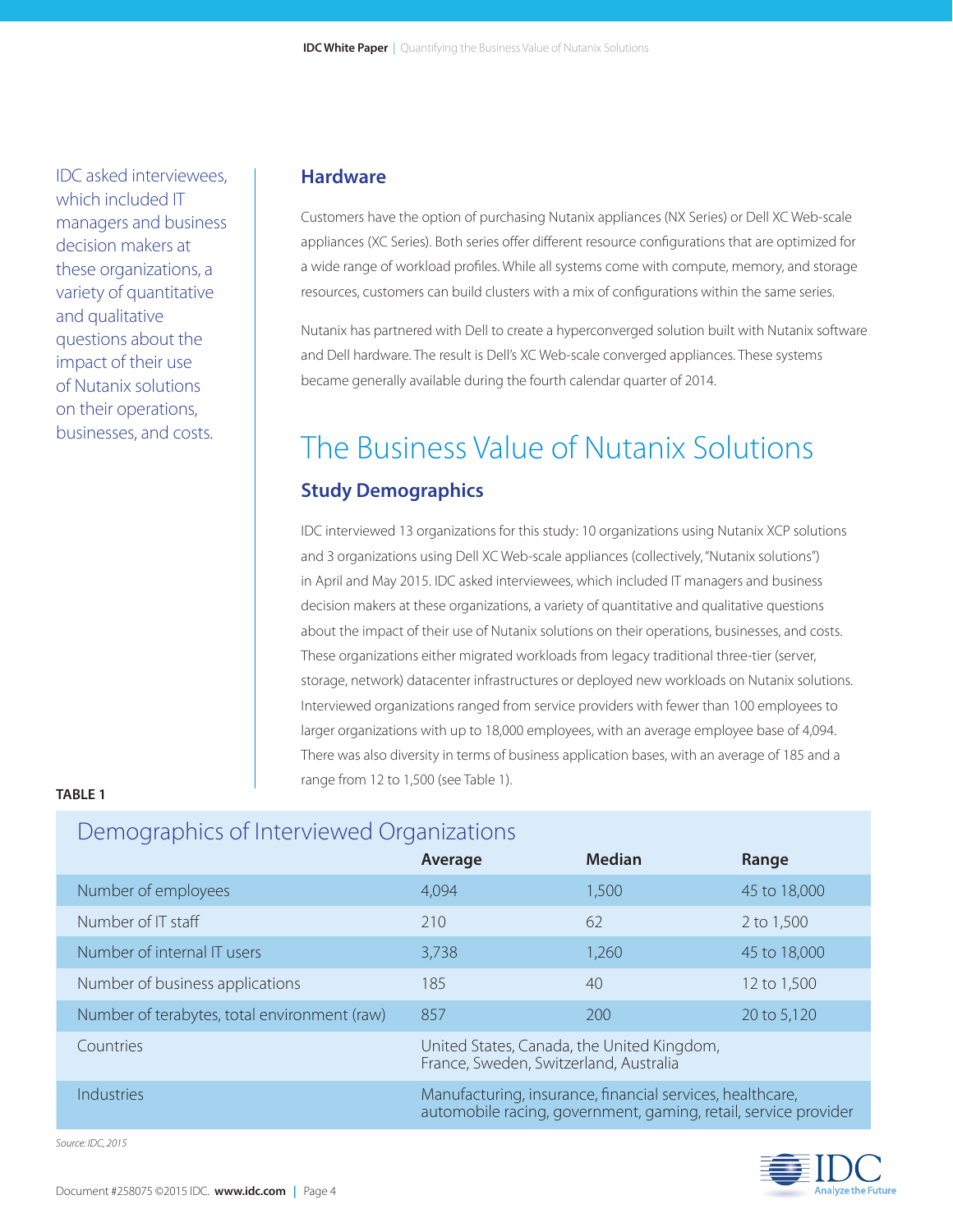Interviewed organizations range from running all of their business applications on their Nutanix infrastructure to several applications, with several expressing their intention to grow their Nutanix workload environments. On average, these organizations have 2,350 employees using 31 applications and 277 virtual machines with about 128TB of storage running within their Nutanix environments.

#### **Nutanix Workloads and Environments**

Customers interviewed for this study are running various workloads on their Nutanix solutions, and all interviewed organizations have put multiple workloads on Nutanix. In addition, several organizations noted their intention to expand their Nutanix environments based on positive results with deployments of Nutanix solutions thus far. Table 2 provides an overview of the workloads and business applications select organizations interviewed for this study are running on their Nutanix solutions.

#### **TABLE 2**

### Overview of Select Organizations' Workloads on Nutanix Solutions

| Industry          | <b>Workload Description</b>                                                                         |
|-------------------|-----------------------------------------------------------------------------------------------------|
| Construction      | Enterprise resources provisioning platform, HR, payroll,<br>communications applications             |
| Insurance         | Application virtualization with Citrix                                                              |
| Financial         | Windows Server infrastructure applications                                                          |
| Medical/hospital  | Desktop virtualization with Citrix, in process of<br>deploying other workloads on Nutanix solutions |
| Services provider | Customer-facing enterprise applications, including<br>healthcare applications and software          |
| Gaming            | Web workloads, Splunk                                                                               |

*Source: IDC, 2015*

Interviewed organizations range from running all of their business applications on their Nutanix infrastructure to several applications, with several expressing their intention to grow their Nutanix workload environments. Table 3 provides an overview of the Nutanix solutions interviewed organizations have deployed. On average, these organizations have 2,350 employees using 31 applications and 277 virtual machines with about 128TB of storage running within their Nutanix environments.

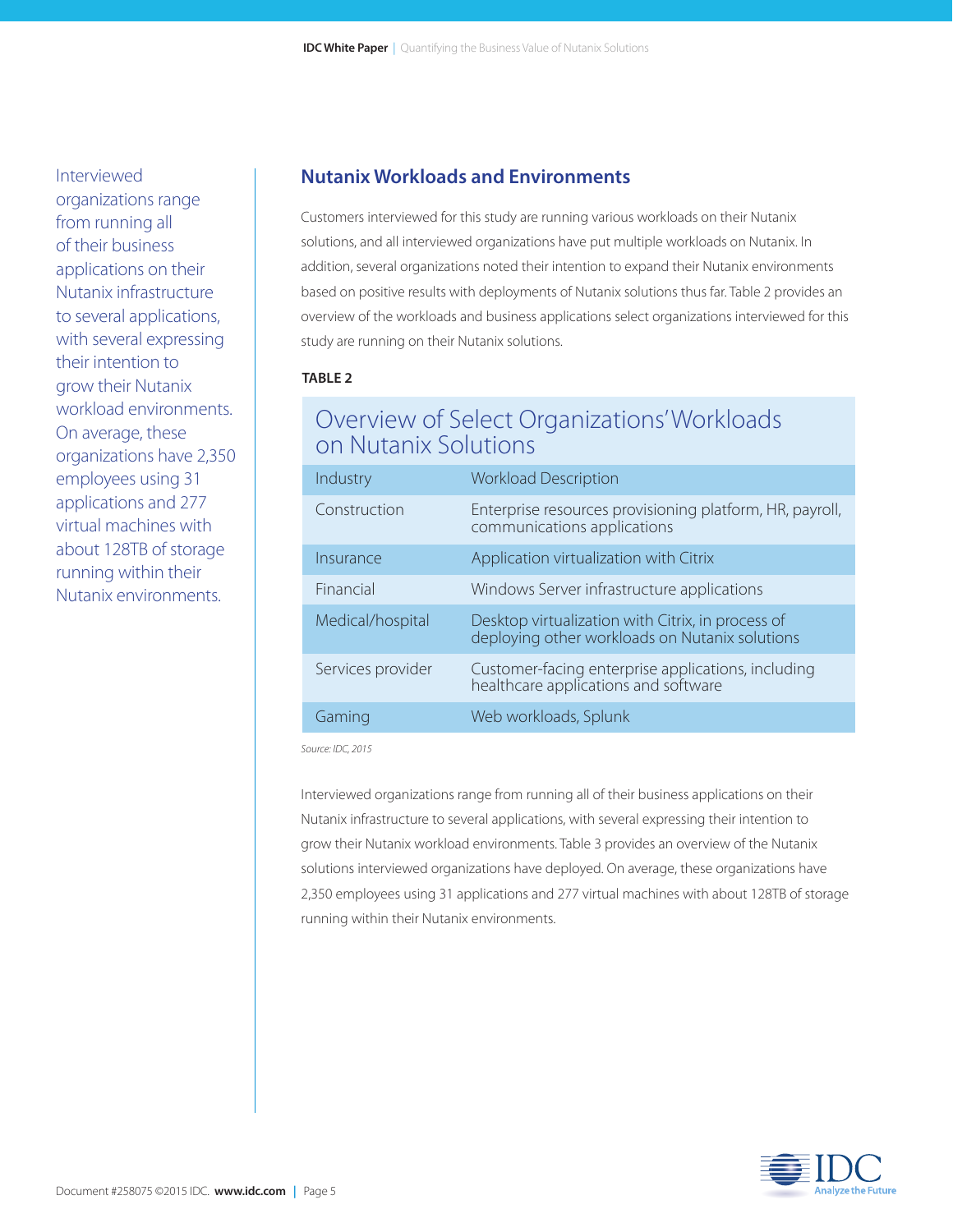#### **TABLE 3**

| Nutanix Solutions Environments of Interviewed Organizations |         |               |              |  |  |  |
|-------------------------------------------------------------|---------|---------------|--------------|--|--|--|
|                                                             | Average | <b>Median</b> | Range        |  |  |  |
| Number of users                                             | 2,350   | 400           | 45 to 18,000 |  |  |  |
| Number of business applications                             | 31      | 15            | 1 to 150     |  |  |  |
| Number of sites                                             | 22      | 2.0           | 1 to 5       |  |  |  |
| Number of clusters                                          | 3.3     | 3.0           | $1$ to $8$   |  |  |  |
| Number of nodes                                             | 25.5    | 14.0          | 4 to 150     |  |  |  |
| Number of virtual servers                                   | 277     | 232           | $0$ to $850$ |  |  |  |
| Number of terabytes (data)                                  | 128     | 64            | 8 to 500     |  |  |  |

*Source: IDC, 2015*

An IT manager at Langs Building Supplies in Australia said: "With Nutanix, we are doing far more projects for our business units …. Instead of spending 65% of our time running things, we're spending 65% working on the business …. So we've become an enabler rather than a hindrance."

## Financial Benefits Analysis

Customers using Nutanix solutions described achieving operational and cost efficiencies, along with improved application performance, by moving existing workloads from legacy traditional three-tier datacenter infrastructures and placing new workloads on their hyperconverged infrastructure with Nutanix. They also said that their Nutanix environments were providing them with the agility and scalability they need to grow their businesses. An IT manager at Langs Building Supplies in Australia described the impact of Nutanix solutions on the IT department at his organization as transformational: "With Nutanix, we are doing far more projects for our business units …. Instead of spending 65% of our time running things, we're spending 65% working on the business …. So we've become an enabler rather than a hindrance."

Based on the interviews it conducted, IDC calculated the benefits it projects that these organizations will achieve with Nutanix solutions (see Figure 1). IDC projects that, on average, these organizations' use of Nutanix solutions will yield benefits worth an average of \$2.22 million per year over five years (\$94,321 per 100 users of applications running on Nutanix solutions) in four categories:

» **IT infrastructure cost reductions and avoidances.** Organizations reduce and avoid datacenter-related capital and operating expenses because of the strong performance, scalability, and efficiencies of Nutanix solutions. IDC projects that, on average, these organizations will reduce and avoid costs worth \$203,204 per year over five years, or \$8,646 per 100 users.

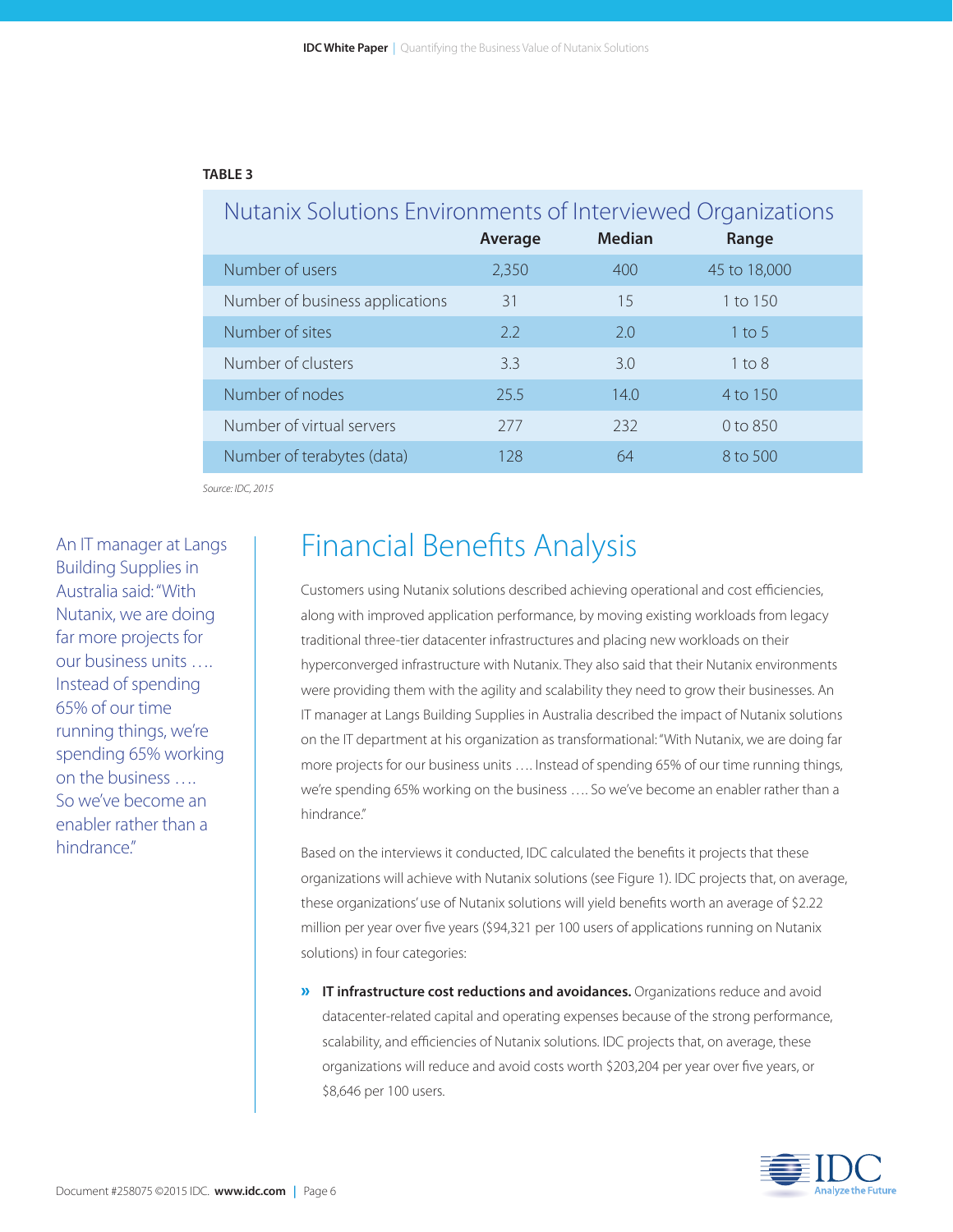IDC calculated that, on average, these organizations will reduce and avoid IT infrastructurerelated costs by 30.6% compared with their previous environments or other potential infrastructure solutions.

- » **IT staff productivity benefits.** Organizations benefit from more efficient IT staff operations because Nutanix software reduces the complexity of deploying, administering, and managing infrastructure. In addition, these efficiencies increase the time IT has available for innovation and can help reposition IT as a business enabler. IDC calculates that these time savings and productivity improvements for IT staff will have an average value of \$863,568 per year over five years, or \$36,744 per 100 users.
- » **Risk mitigation user productivity benefits.** Organizations lose less productive employee time because of the high resiliency of Nutanix solutions and are able to carry out quick and nondisruptive updates and upgrades that do not impact users. IDC puts the average value of increased user productivity at \$206,483 per year over five years, or \$8,786 per 100 users.
- » **Business productivity benefits.** Organizations benefit from better scaling applications to meet business demand and from improved application performance with Nutanix solutions. The result is higher employee productivity and even higher revenue, which IDC projects will be worth an average of \$943,495 per year over five years, or \$40,145 per 100 users.

#### **FIGURE 1**



### Average Annual Benefits per Interviewed Organization

### **Total average annual benefits: \$2.22 million**

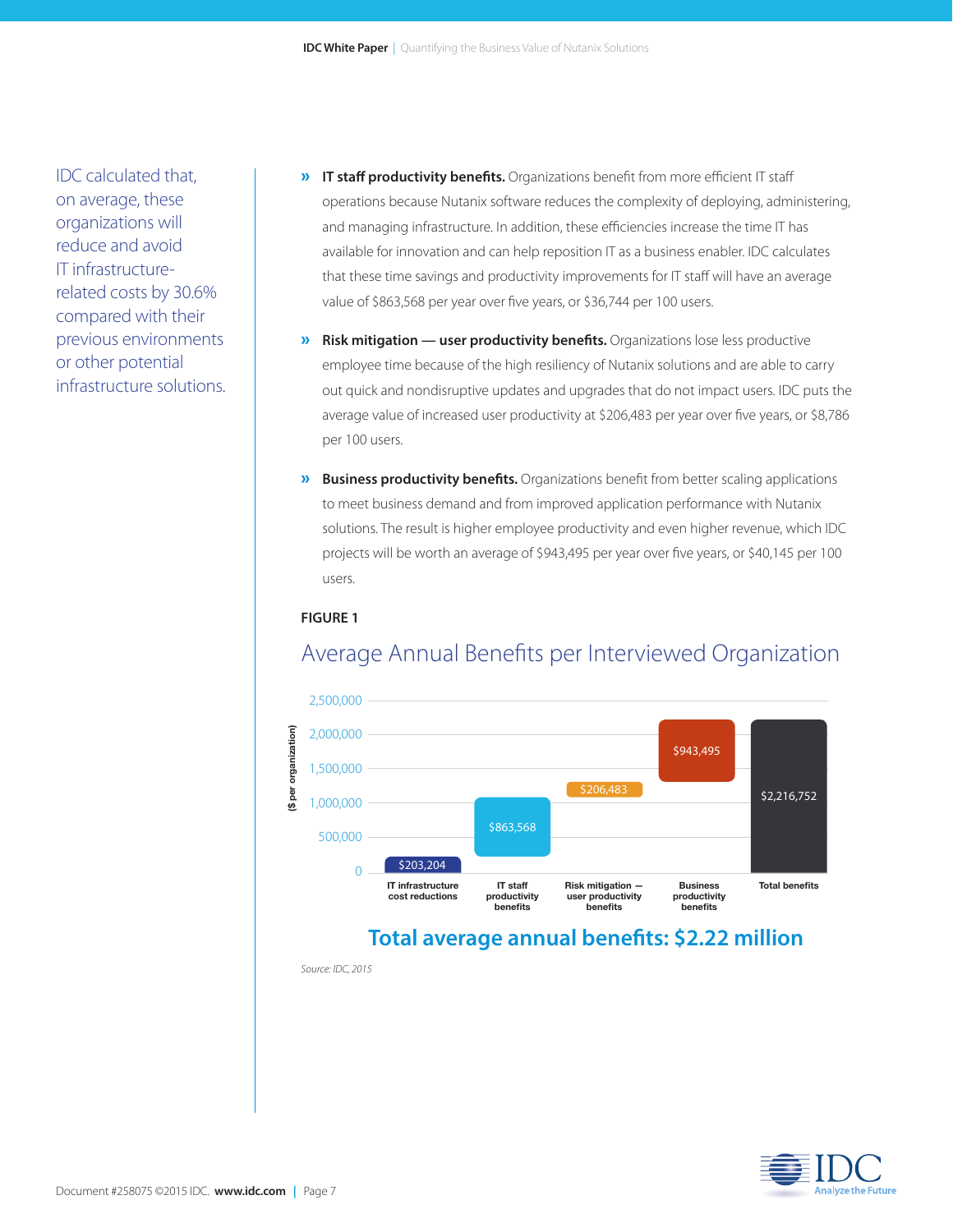According to an IT manager at the County of San Mateo: "We're at about 20% of the footprint we used to have. One of my staff's favorite things is to show visitors rows of racks of servers that have gone away and point to one rack where Nutanix is and say, 'all that is over there.'"

An IT manager at Protected Trust explained: "We'd probably have to buy another SAN at our disaster recovery site without Nutanix …. We'd be at a

million dollars total of additional SAN costs."

#### **IT Infrastructure Cost Reductions and Avoidances**

Nutanix solutions serve as a cost-effective infrastructure platform for business applications used by interviewed organizations. IDC calculated that, on average, these organizations will reduce and avoid IT infrastructure-related costs by 30.6% compared with their previous environments or other potential infrastructure solutions. These cost efficiencies come on top of other benefits discussed in this study, such as improved scalability, operating efficiencies, and higher performance. Customers reported savings with Nutanix solutions for both hardware and software as well as substantial reductions in costs associated with power and datacenter space (see Figure 2).

Interviewed organizations described a number of ways that their Nutanix solutions have enabled them to achieve cost efficiencies:

- **»** Storage optimization. Provisioning storage can be complex and costly in traditional datacenter architectures. However, Nutanix solutions help organizations reduce the need to overprovision and increase storage utilization rates by providing storage as a single resource pool that can be easily moved between workloads and increased as needed. In addition, the high resiliency of Nutanix solutions can help avoid costs associated with provisioning storage for secondary and disaster recovery sites. According to an IT manager at Protected Trust, a United States-based IT services company: "We'd probably have to buy another SAN at our disaster recovery site without Nutanix …. We'd be at a million dollars total of additional SAN costs."
- » **Reduced datacenter footprint.** Nutanix solutions require substantially lower power consumption (50.6% on average) and datacenter space (67.2% on average), helping organizations to minimize infrastructure operating costs. An IT manager at a U.S. governmental organization said, "We've saved more than 50% on power by moving to Nutanix, and the impact on floorspace needed is huge." Another manager at the County of San Mateo reported: "We're at about 20% of the footprint we used to have. One of my staff's favorite things is to show visitors rows of racks of servers that have gone away and point to one rack where Nutanix is and say, 'all that is over there."
- » **Enabling ease of scalability.** Several interviewed IT managers likened Nutanix solutions to Lego blocks, a comparison that expresses the ease of expanding resources to meet demand with Nutanix rather than having to acquire the various resources, including server, storage, network hardware, and software licenses, to meet potential demand. An IT manager at an IT services company in New Zealand explained the cost benefit of this: "With a traditional approach, we would have had quite a substantial capital layout, because it needs to be scalable, and you need to invest in that up front with enough horsepower, whereas with Nutanix, you can just keep adding Lego blocks to it and it gives you more performance as you scale."

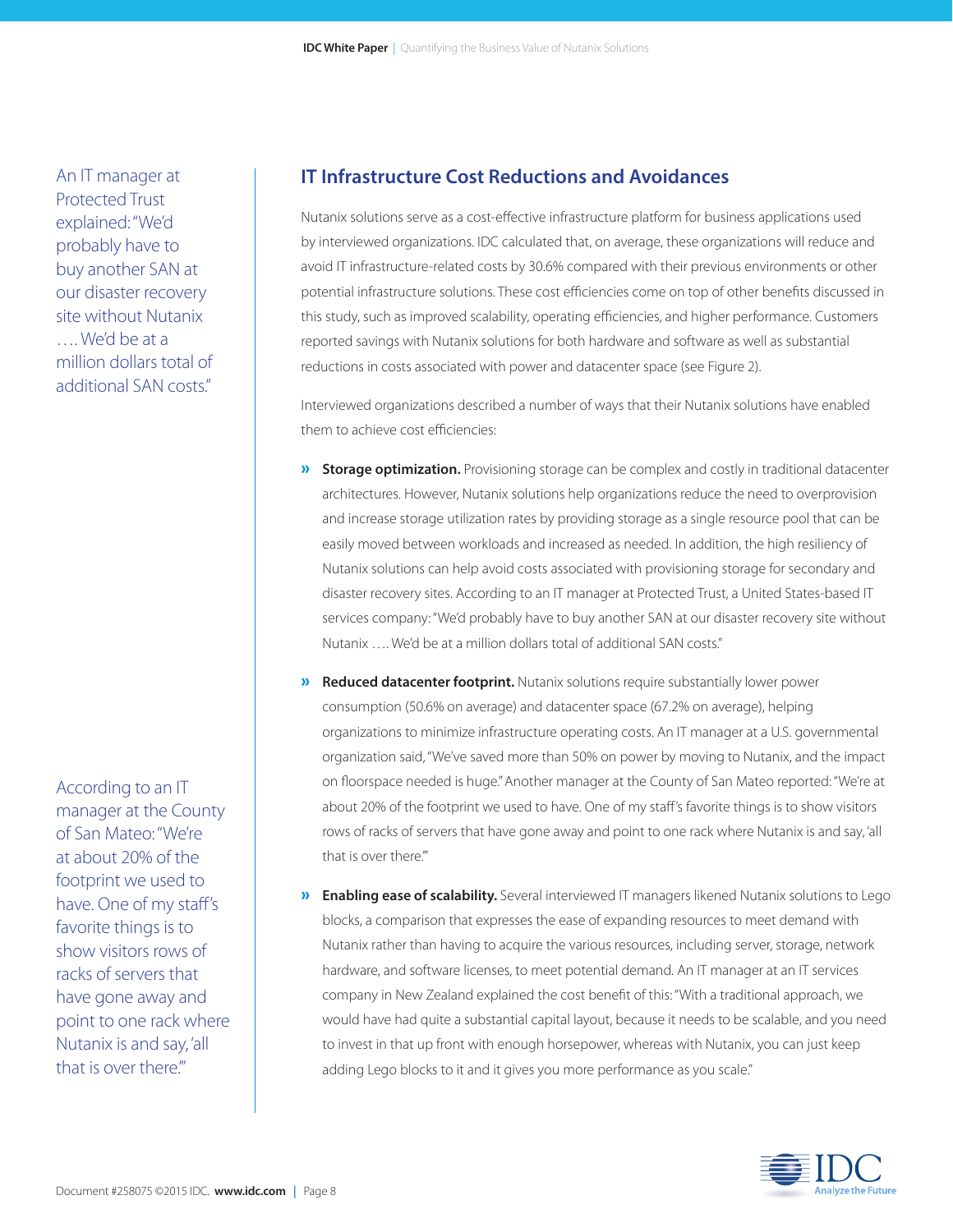An IT manager at an IT services company in New Zealand explained: "With a traditional approach, we would have had quite a substantial capital layout, because it needs to be scalable, and you need to invest in that up front with enough horsepower, whereas with Nutanix, you can just keep adding Lego blocks to it and it gives you more performance as you scale."

#### **FIGURE 2**





|                                             | Previous/<br>Other $(5)$ | With<br>Nutanix $(5)$ | <b>Cost Savings/</b><br>Avoidance (\$) | <b>Cost Savings/</b><br>Avoidance (% change) |
|---------------------------------------------|--------------------------|-----------------------|----------------------------------------|----------------------------------------------|
| Server, storage, and network hardware costs | 288,293                  | 198,830               | 89,463                                 | 31.0                                         |
| Software licensing costs                    | 83,037                   | 77,124                | 5,913                                  | 7.1                                          |
| Power costs                                 | 33,503                   | 15,675                | 17,829                                 | 53.2                                         |
| Facilities costs                            | 26,058                   | 7,953                 | 18,106                                 | 69.5                                         |
| Maintenance costs                           | 40,062                   | 27,205                | 12,857                                 | 32.1                                         |
| <b>Total</b>                                | 470,953                  | 326,787               | 144,167                                | 30.6                                         |

*Note: Figure 2 does not include benefits in terms of third-party contractor and tools cost savings and avoidances. Source: IDC, 2015*

### **IT Staff Productivity Benefits**

Nutanix software enables substantial efficiencies in terms of deploying, managing, and troubleshooting Nutanix solutions, especially for storage. Organizations interviewed for this study reported that they are able to deploy Nutanix solutions an average of 55.9% faster and with 49.6% less staff effort than traditional infrastructure approaches, shaving more than one month off of the average total deployment time and saving the average equivalent of 10.5 months of one employee's time (see Figure 3). For these organizations, this represents an efficiency for both IT staff members and users who benefit from workloads running

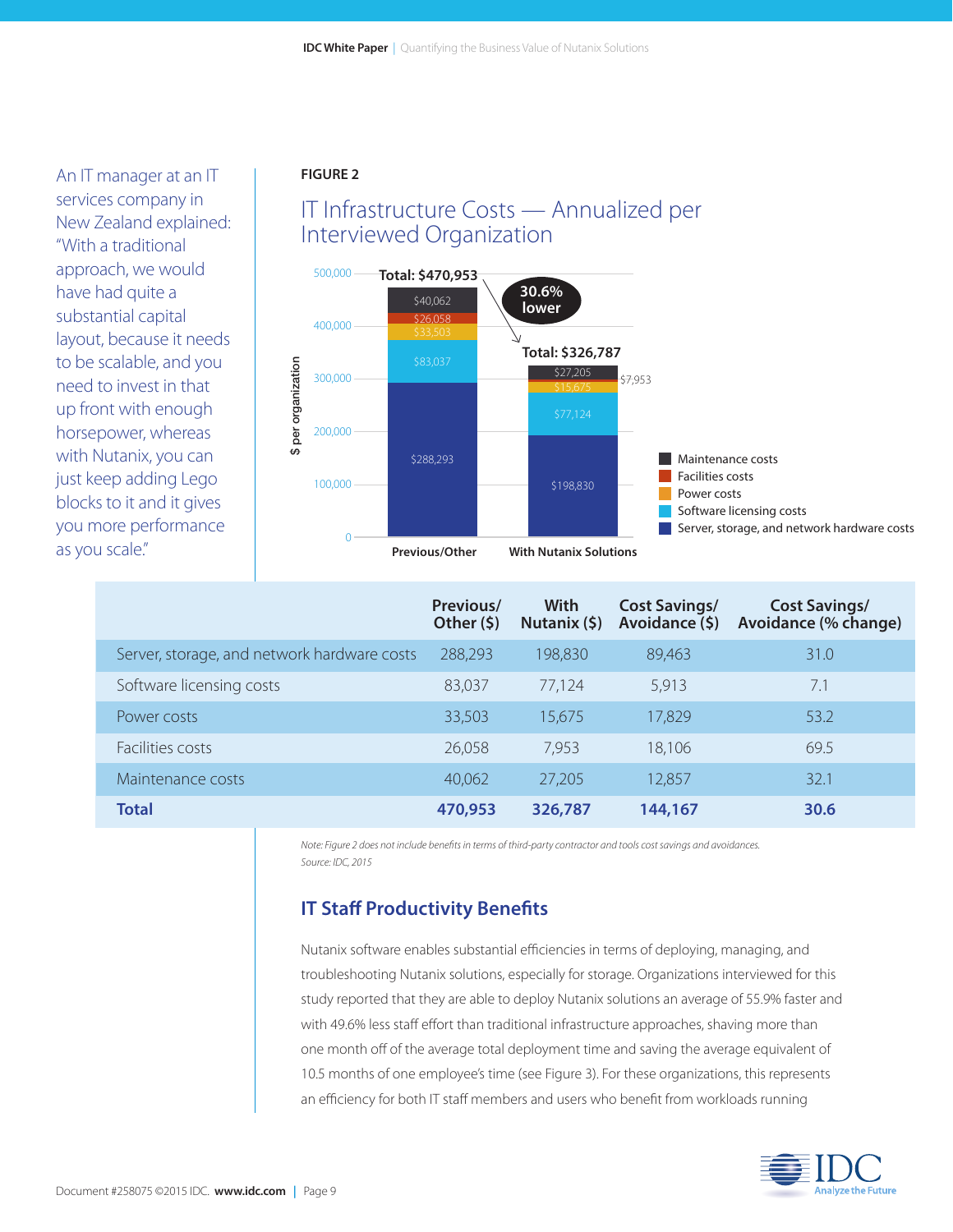An IT manager at an insurance company in Europe explained: "We're now more proactive with Nutanix because I can predict more easily how I want to change my infrastructure …. This means that 80% of my time is proactive; before, it was like 40%. We're doing projects and other work with this saved time and creating business value."

The IT manager at the County of San Mateo explained: "We needed two days with Nutanix to deploy. The old way, it would take 1-2 months for a new storage system — we'd have to buy storage separately, then buy the compute separately, and then buy networking gear, and only then could we plug it all together."

on this infrastructure at an earlier time. Meanwhile, interviewed organizations expressed widespread praise for the ease of administering, managing, and troubleshooting their Nutanix environments, with the IT manager at the County of San Mateo saying, "My staff sings the praises of Nutanix all day long. A box will show up, and they can have it up and running before lunch time, and then it pretty much self-manages."

For these organizations, the value of these efficiencies does not end with saving IT staff time. The value is broader in that the transition to Nutanix solutions represents an opportunity for IT departments to position IT as a business enabler and partner. An IT manager at an insurance company in Europe explained how Nutanix solutions are helping accomplish this: "We're now more proactive with Nutanix because I can predict more easily how I want to change my infrastructure …. This means that 80% of my time is proactive; before, it was like 40%. We're doing projects and other work with this saved time and creating business value."

#### **FIGURE 3**

### IT Staff Productivity Gains with Nutanix Solutions



Organizations using Nutanix solutions provided a number of examples of efficiencies they are capturing with software-defined policy, especially in terms of minimizing the complexity of provisioning and managing storage resources:

- » **Deployment.** The IT manager at the County of San Mateo explained how his organization could deploy Nutanix faster and more efficiently: "We needed two days with Nutanix to deploy. The old way, it would take 1-2 months for a new storage system — we'd have to buy storage separately, then buy the compute separately, and then buy networking gear, and only then could we plug it all together."
- » **Ongoing management.** Efficiencies in maintaining and managing Nutanix environments have been particularly evident for interviewed organizations in terms of diminishing the complexity of managing and provisioning storage resources as well as helping to break down storage siloes. An IT manager at an EMEA bank reported: "For managing storage, we basically don't need any time with Nutanix. We probably need one hour per month compared with one hour per day."

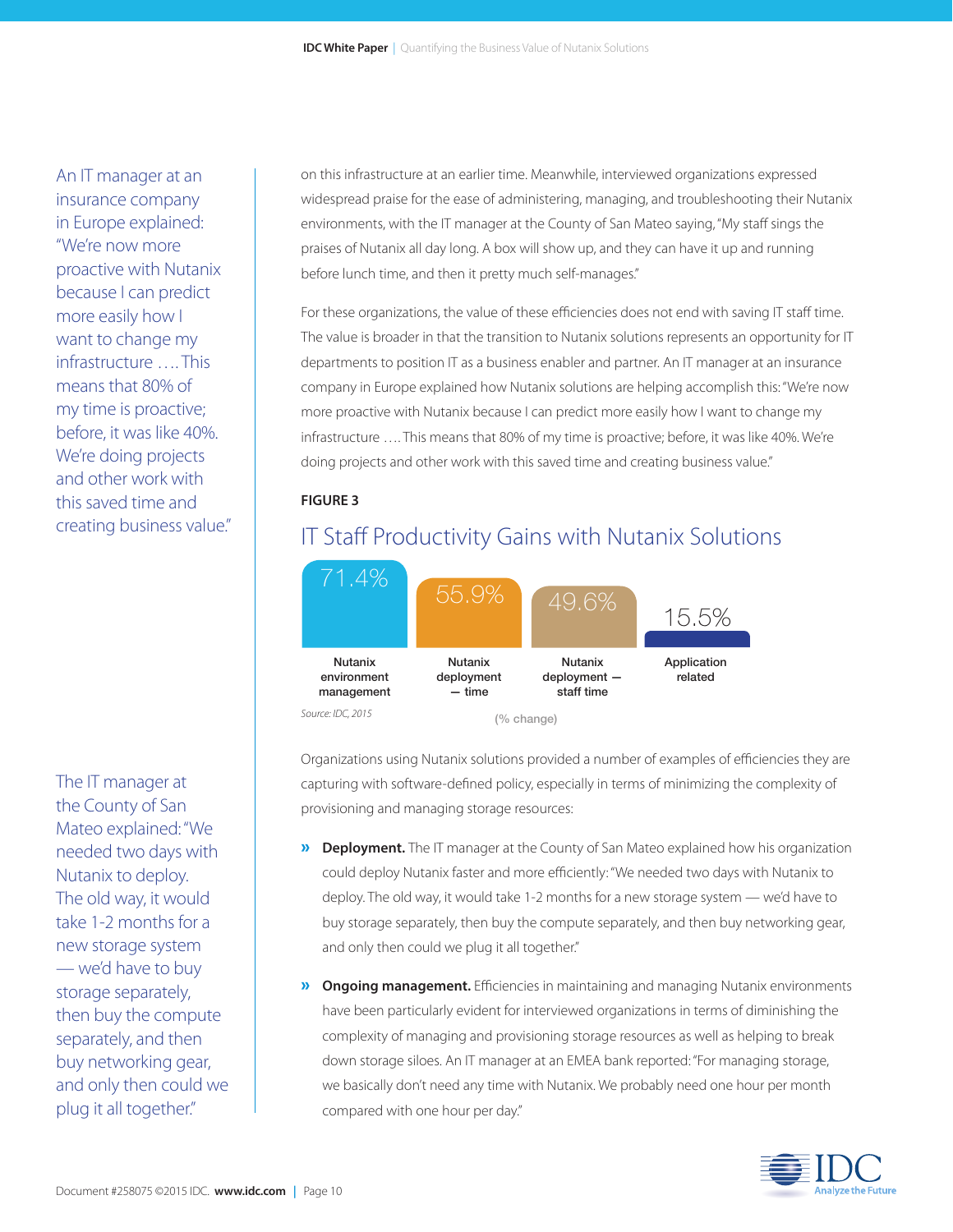Most organizations interviewed for this study said that they have yet to experience any unplanned downtime since deploying Nutanix. On average, these organizations have experienced under 1.5 minutes of unplanned downtime per year running important business applications on Nutanix.

#### **Risk Mitigation — User Productivity Benefits**

Interviewed organizations reported that they have substantially reduced the impact of unplanned outages related to their datacenter infrastructure since deploying their Nutanix solutions. In fact, most organizations interviewed for this study said that they have yet to experience any unplanned downtime since deploying Nutanix. On average, these organizations have experienced under 1.5 minutes of unplanned downtime per year running important business applications on Nutanix. In addition, they cited being able to carry out zero-downtime upgrades as another advantage of their Nutanix environments, which help them ensure more robust application performance and resiliency without impacting users during upgrades. On a per-user basis, IDC calculates that productive time lost due to unplanned and planned downtime has gone from 1.84 hours per year to minutes per year, almost a 100% reduction in productive time lost (see Table 4).

#### **TABLE 4**

## Risk Mitigation Key Performance Indicators

|                                                                      | Previous/<br><b>Other</b> | <b>With Nutanix</b><br><b>Solutions</b> | <b>Difference</b> | Benefit (%) |
|----------------------------------------------------------------------|---------------------------|-----------------------------------------|-------------------|-------------|
| <b>Unplanned downtime</b>                                            |                           |                                         |                   |             |
| Unplanned downtime instances per year                                | 3.28                      | 0.08                                    | 3.20              | 97.7        |
| Time to resolve unplanned downtime (hours)                           | 2.13                      | 0.31                                    | 1.81              | 85.3        |
| Unplanned downtime per year (minutes)                                | 418.0                     | 1.4                                     | 416.6             | 99.7        |
| Productive hours lost per year per user due<br>to unplanned downtime | 1.34                      | 0.00                                    | 1.33              | 99.7        |
| <b>Planned downtime</b>                                              |                           |                                         |                   |             |
| Planned downtime instances per year                                  | 6.00                      | 0.00                                    | 6.00              | 100.0       |
| Time to resolve planned downtime (hours)                             | 3.56                      | 0.00                                    | 3.56              | 100.0       |
| Productive hours lost per year per user due to<br>planned downtime   | 0.50                      | 0.00                                    | 0.50              | 100.0       |
| Total productive hours lost due to<br>downtime per year per user     | 1.84                      | 0.00                                    | 1.84              | 100.0       |

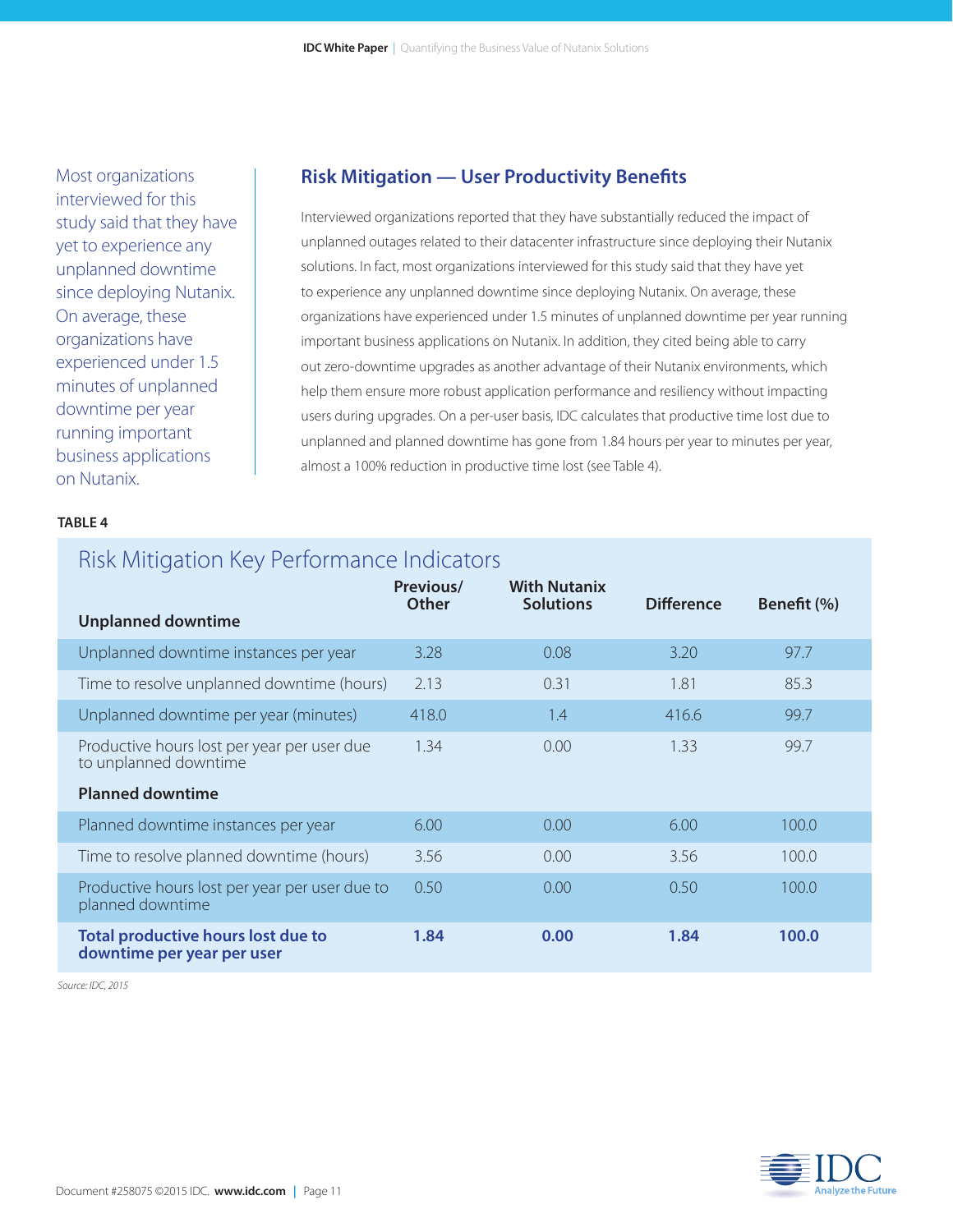The cost and operational efficiencies of Nutanix solutions, along with their high resiliency, mean that organizations running workloads in a Nutanix environment have a substantially lower total cost of ownership (TCO) compared with legacy or alternative infrastructure solutions. IDC calculates that, on average, these organizations will reduce their TCO by 58.3% over five years (see Figure 4).

#### **TCO of Nutanix Solutions**

The cost and operational efficiencies of Nutanix solutions, along with their high resiliency, mean that organizations running workloads in a Nutanix environment have a substantially lower total cost of ownership (TCO) compared with legacy or alternative infrastructure solutions. IDC calculates that, on average, these organizations will reduce their TCO by 58.3% over five years (see Figure 4).

#### **FIGURE 4**

### Five-Year TCO of Nutanix Solutions per Interviewed Organization



|                                        | Previous/<br>Other $(5)$ | With<br>Nutanix $(5)$ | <b>Cost Savings/</b><br>Avoidance (\$) | <b>Cost Savings/</b><br>Avoidance (% change) |
|----------------------------------------|--------------------------|-----------------------|----------------------------------------|----------------------------------------------|
| Datacenter hardware and opex           | 2,291,531                | 1,637,847             | 653,684                                | 28.5                                         |
| Nutanix deployment - staff time        | 177,707                  | 89,539                | 88,168                                 | 49.6                                         |
| Nutanix management - staff time        | 916,991                  | 261,979               | 655,012                                | 71.4                                         |
| Nutanix support — staff time           | 1,626,070                | 294,021               | 1,332,049                              | 81.9                                         |
| User productivity — unplanned downtime | 467,943                  | 1,615                 | 466,328                                | 99.7                                         |
| <b>Total</b>                           | 5,480,242                | 2,285,001             | 3,195,241                              | 58.3                                         |

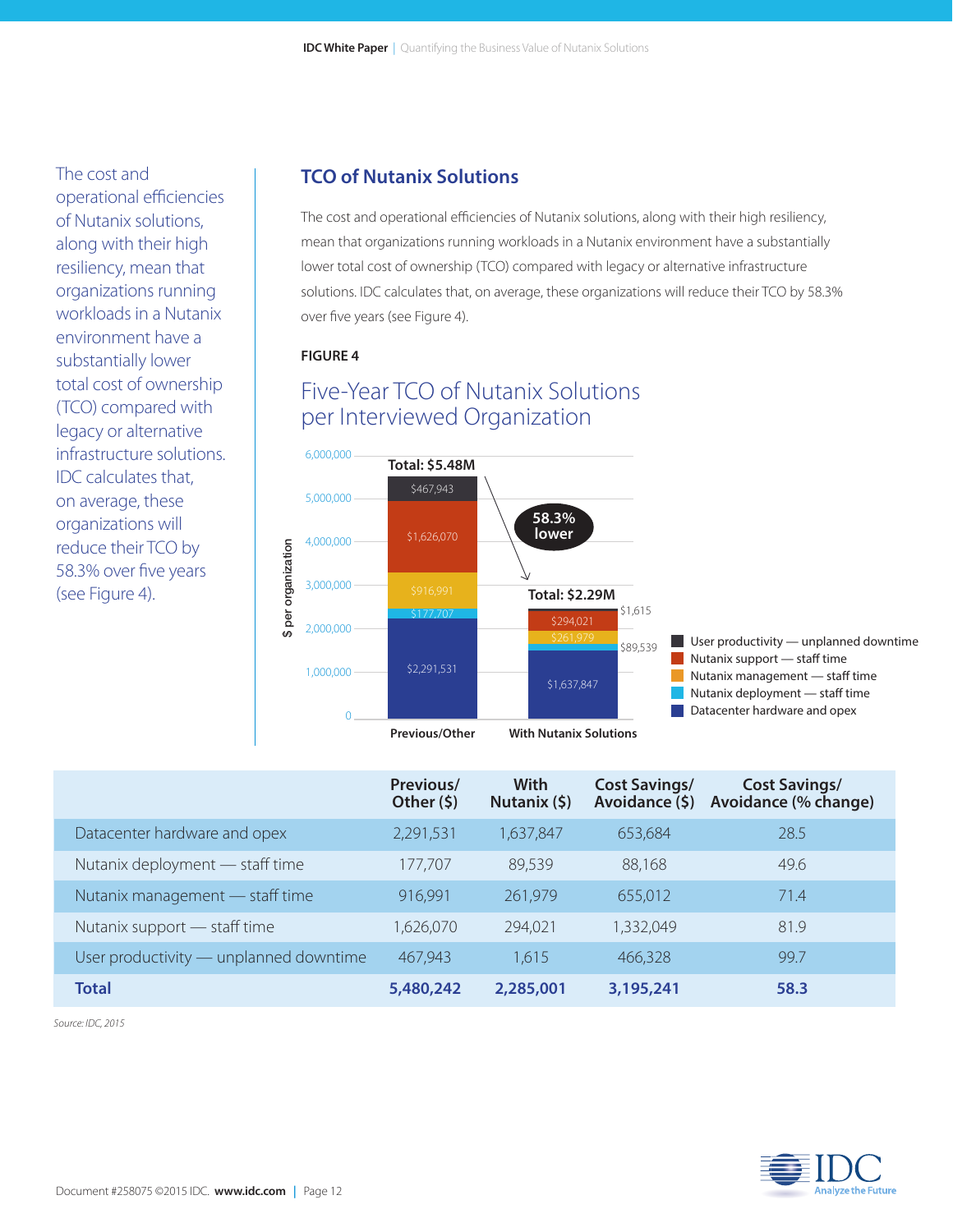An IT manager at a United States–based federal systems integrator said: "We called up Nutanix, and in 72 hours, we were up and running. With a different vendor, I couldn't have even gotten a PO in this time …. It probably would have been at least three weeks. There would have been no way to achieve what we did."

According to the IT manager at Protected Trust: "Nutanix impacts the performance of our services to the end user, which means they are happier …. That results in more sales for us. There are customers that we probably would not have gotten if it weren't for Nutanix. The impact to revenue is probably [in the] millions  $-$  \$1-2 million per year currently."

#### **Business Productivity Benefits**

Interviewed organizations also credited Nutanix solutions with enabling them to better meet business challenges. By moving to a hyperconverged infrastructure, these organizations have improved the agility of their IT services, which enables them to better meet business demand. Nutanix software and increased virtualization are helping these organizations provision storage and server resources in far less time, which shortens development cycles for applications and services and makes IT more nimble and flexible in supporting the business. As a result, these organizations can better address business opportunities as they arise, and their users benefit from having access to new applications and application updates sooner. For interviewed organizations, these performance improvements translate to an ability to provide scalable IT services for supporting business operations, higher revenue, and decreased operational costs in the form of higher user productivity. Table 5 shows business productivity KPIs of these businesses.

Interviewed organizations provided a number of examples of how Nutanix solutions have positively impacted their businesses and users:

- » **Scalable business.** An IT manager at a United States–based federal systems integrator credited the scalability it achieved with Nutanix for getting 2,000 employees onboarded in a matter of days to support an important business objective: "We called up Nutanix, and in 72 hours, we were up and running. With a different vendor, I couldn't have even gotten a PO in this time …. It probably would have been at least three weeks. There would have been no way to achieve what we did."
- » **More sales.** The IT manager at Protected Trust explained that its customers were seeing improved performance of the services it provides, which translates to higher customer satisfaction and ultimately more revenue: "Nutanix impacts the performance of our services to the end user, which means they are happier …. That results in more sales for us. There are customers that we probably would not have gotten if it weren't for Nutanix. The impact to revenue is probably [in the] millions — \$1-2 million per year currently."
- » **Performance.** The IT manager at Langs Building Supplies explained how Nutanix was speeding up batch processes: "We do batch jobs all the time, but the main one is invoicing every day. That used to take pretty much all night, a full eight hours, but now it runs in an hour and 15 minutes. Sometimes, it wouldn't be finished the next morning, but now, we start at 4 p.m. and it's done before we leave the office."

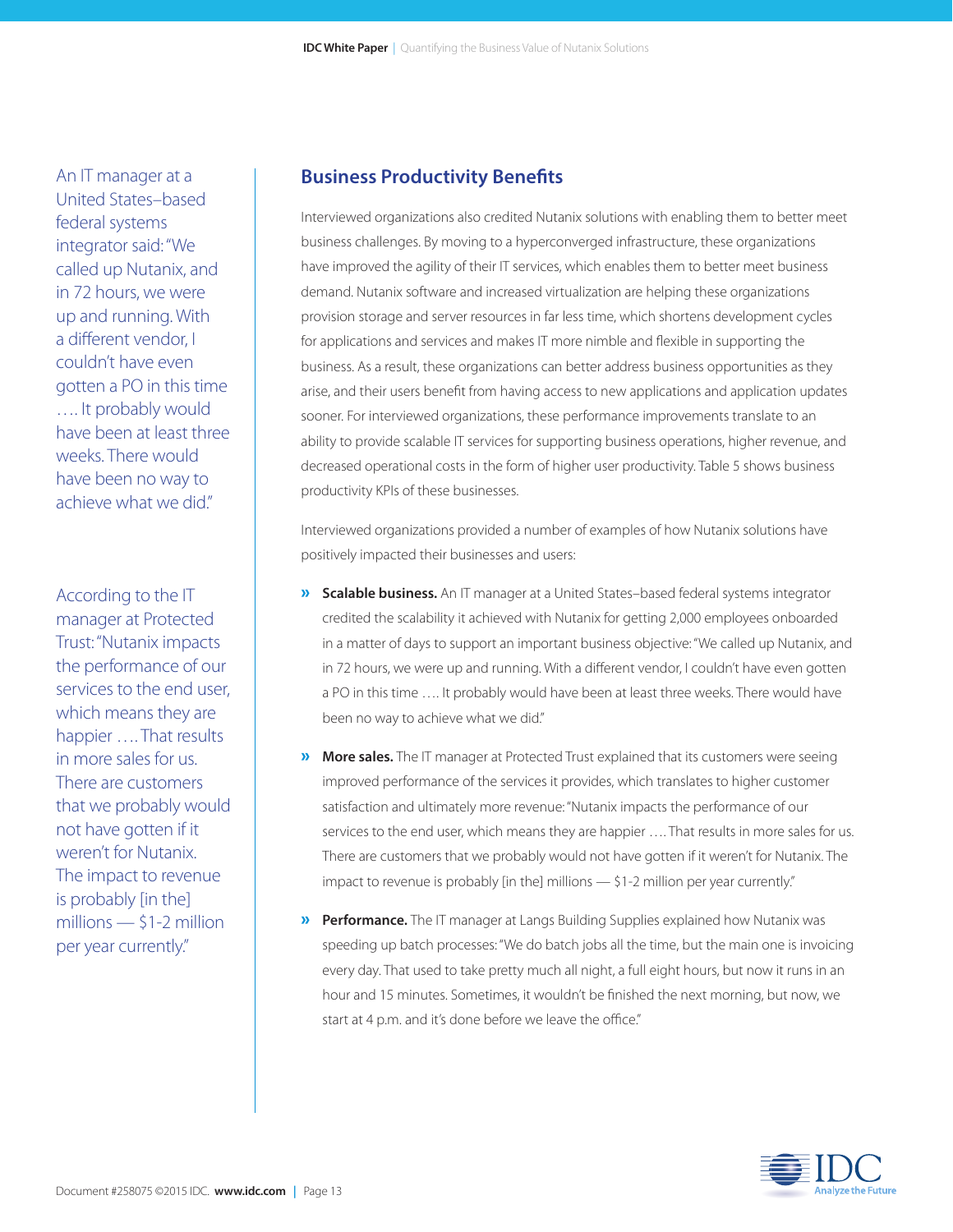The IT manager at Langs Building Supplies explained: "We do batch jobs all the time, but the main one is invoicing every day. That used to take pretty much all night, a full eight hours, but now it runs in an hour and 15 minutes. Sometimes, it wouldn't be finished the next morning, but now, we start at 4 p.m. and it's done before we leave the office."

#### **TABLE 5**

## Business Productivity Key Performance Indicators

|                                                                                                   | Change  |
|---------------------------------------------------------------------------------------------------|---------|
| Improved application performance (%)                                                              | 50.6    |
| Reduced time to release for applications (%)                                                      | 37.8    |
| Reduced time needed per new storage deployment (%)                                                | 85.3    |
| Reduced time needed per storage upgrade (%)                                                       | 82.6    |
| Reduced time per physical server deployment (%)                                                   | 69.8    |
| Reduced time per virtual server deployment (%)                                                    | 64.8    |
| Average user productivity improvement (%)                                                         | 3.1     |
| Average revenue increase per year per interviewed<br>organization - operational efficiencies (\$) | 499,560 |
| Average revenue increase per year per interviewed<br>organization - reduced downtime (\$)         | 190.863 |

*Source: IDC, 2015*

#### **ROI Analysis**

IDC uses a discounted cash flow methodology to calculate the ROI and payback period. ROI is the ratio of the net present value (NPV) and discounted investment. Payback period is the point at which cumulative benefits equal the initial investment.

Table 6 presents IDC's analysis of the average discounted benefits, investment, and return on investment (ROI) for the customers interviewed for this study. Based on its analysis, IDC projects that these organizations will invest a discounted average of \$1.29 million per organization over five years (\$1.21 million over three years) in Nutanix solutions, which will yield discounted benefits of \$7.85 million per organization (\$4.86 million over three years). This results in an average five-year ROI of 510% (three-year ROI of 302%) and a payback period of 7.5 months.

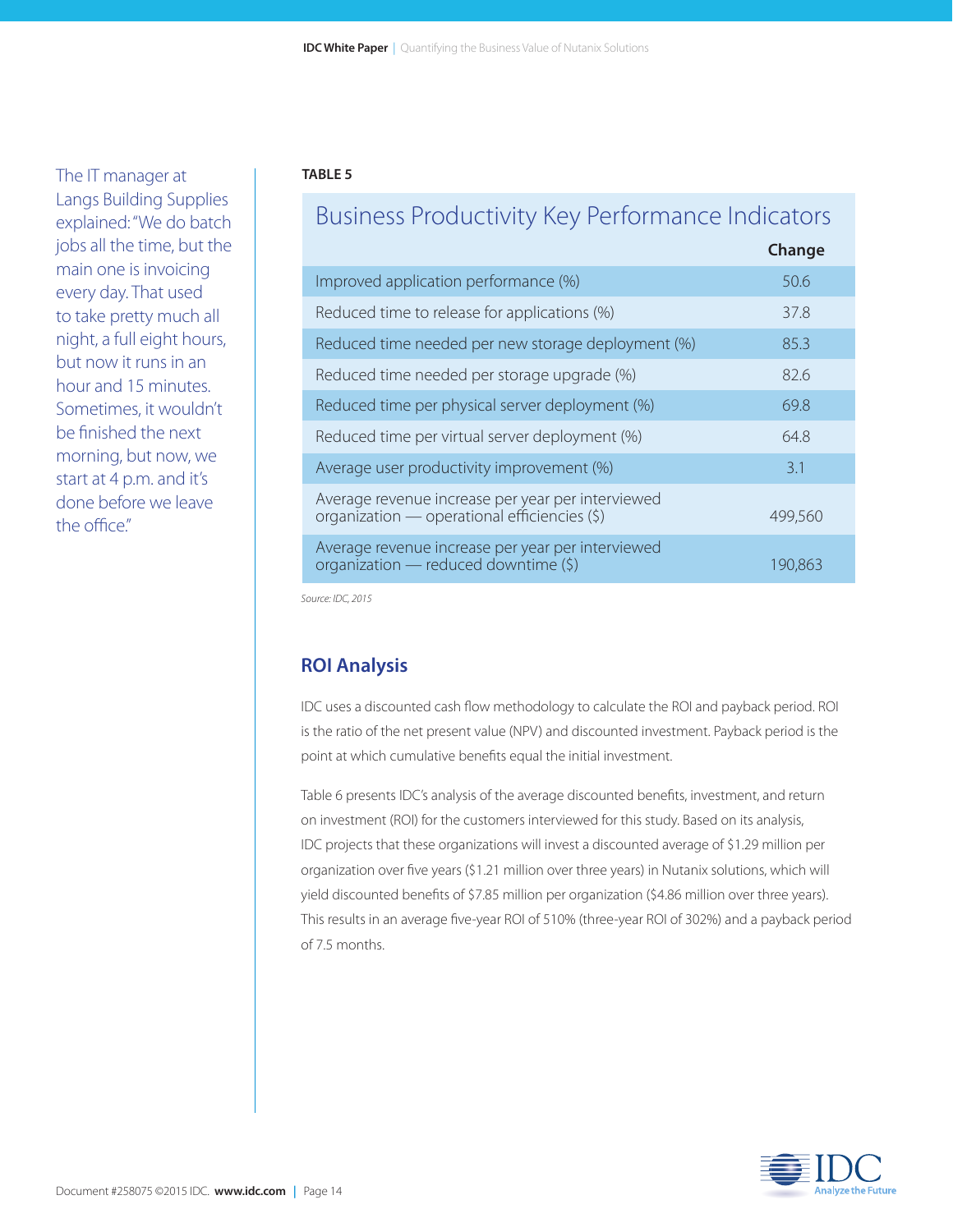#### **TABLE 6**

| <b>ROI Analysis</b>        |                                                        |                                                     |                                                  |                                                      |
|----------------------------|--------------------------------------------------------|-----------------------------------------------------|--------------------------------------------------|------------------------------------------------------|
|                            | <b>Five-Year</b><br>Average per<br><b>Organization</b> | <b>Five-Year</b><br>Average per<br><b>100 Users</b> | <b>Three-Year</b><br>Average per<br>Organization | <b>Three-Year</b><br>Average per<br><b>100 Users</b> |
| Benefit (discounted)       | \$7.85 million                                         | \$333,882                                           | \$4.86 million                                   | \$206,821                                            |
| Investment (discounted)    | \$1.29 million                                         | \$54,700                                            | \$1.21 million                                   | \$51,417                                             |
| Net present value (NPV)    | \$6.56 million                                         | \$279,182                                           | \$3.65 million                                   | \$155,405                                            |
| Return on investment (ROI) | 510%                                                   | 510%                                                | 302%                                             | 302%                                                 |
| Payback period             | 7.5 months                                             | 7.5 months                                          | 7.5 months                                       | 7.5 months                                           |
| Discount rate              | 12%                                                    | 12%                                                 | 12%                                              | 12%                                                  |

*Source: IDC, 2015*

Based on its analysis, IDC projects that these organizations will invest a discounted average of \$1.29 million per organization over five years (\$1.21 million over three years) in Nutanix solutions, which will yield discounted benefits of \$7.85 million per organization (\$4.86 million over three years). This results in an average five-year ROI of 510% (three-year ROI of 302%) and a payback period of 7.5 months.

## Challenges and Opportunities

Years of operating with silos of infrastructure have left many IT departments on a refresh treadmill where the completion of one infrastructure refresh project is immediately followed by another, which is quickly followed by another. Such environments leave corporations highly vulnerable to datacenter outages and ultimately ill prepared for today's rapidly changing competitive landscape. And while these are exactly the types of challenges that hyperconverged infrastructure can help eliminate, breaking this cycle may require a multiphased rollout approach. In such instances, realization of benefits may be measured as incremental improvements that compound over time as additional workloads or business units are migrated to an ever-expanding hyperconverged environment. Over longer periods of time, organizations could see adoption of hyperconverged infrastructure create a harmonizing effect on some parts of their datacenter infrastructure refresh cycle.

The good news is that, with so many workloads having already been migrated to virtualized servers, the collapsing of storage and compute infrastructure into a common set of highly virtualized physical resources is often considered a natural evolution toward a truly softwaredefined datacenter.

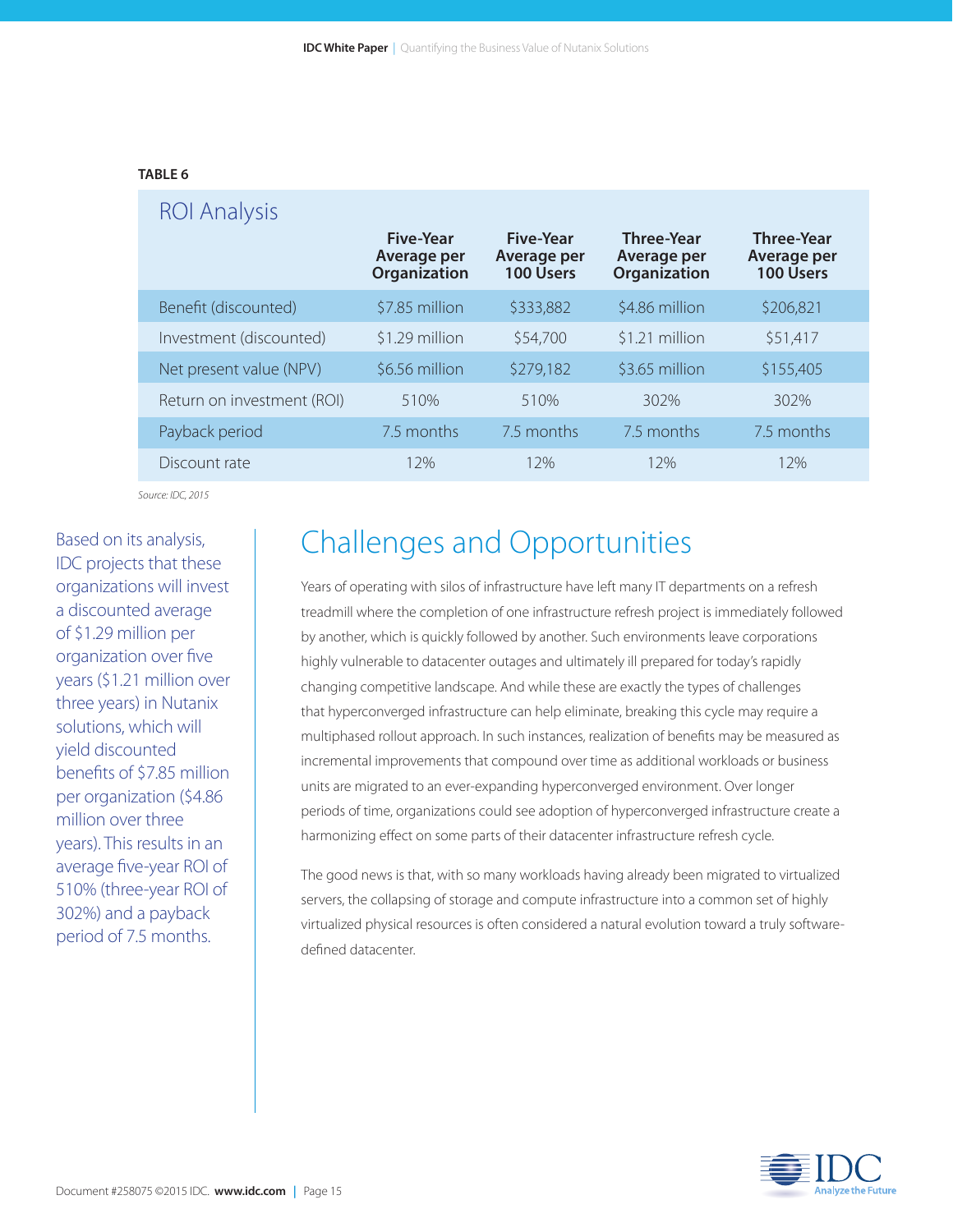IDC's research demonstrates that organizations running workloads on Nutanix solutions are benefiting from cost and staff efficiencies, the ability to scale their infrastructure incrementally, very high resiliency, and strong application performance.

## Summary and Conclusion

Organizations increasingly require IT infrastructures that support the speed at which their businesses must operate through simplicity, efficiencies, agility, and strong performance. Hyperconverged infrastructure solutions, which enable organizations to minimize or nearly eliminate inefficiencies and complexity associated with maintaining storage and compute silos, have emerged as a strong potential solution for such organizations. IDC's research demonstrates that organizations running workloads on Nutanix solutions are benefiting from cost and staff efficiencies, the ability to scale their infrastructure incrementally, very high resiliency, and strong application performance. This is helping interviewed Nutanix solutions customers better meet business challenges and has led many of them to establish plans for expanding their hyperconverged workload environment with Nutanix solutions.

## Appendix 1: Methodology

IDC utilized its standard ROI methodology for this project. This methodology is based on gathering data from current users of Nutanix solutions and Dell XC Web-scale converged appliances as the foundation for the model. Based on these interviews, IDC performs a threestep process to calculate the ROI and payback period:

- »Measure the savings from reduced IT costs (staff, hardware, software, maintenance, and IT support), increased user productivity, and improved revenue over the term of the deployment.
- »Ascertain the investment made in deploying the solution and the associated training and support costs.
- »Project the costs and savings over a five-year period and calculate the ROI and payback for the deployed solution.

IDC bases the payback period and ROI calculations on a number of assumptions, which are summarized as follows:

- »Time values are multiplied by burdened salary (salary + 28% for benefits and overhead) to quantify efficiency and manager productivity savings.
- »Downtime values are a product of the number of hours of downtime multiplied by the number of users affected.
- »The impact of unplanned downtime is quantified in terms of impaired end-user productivity and lost revenue.

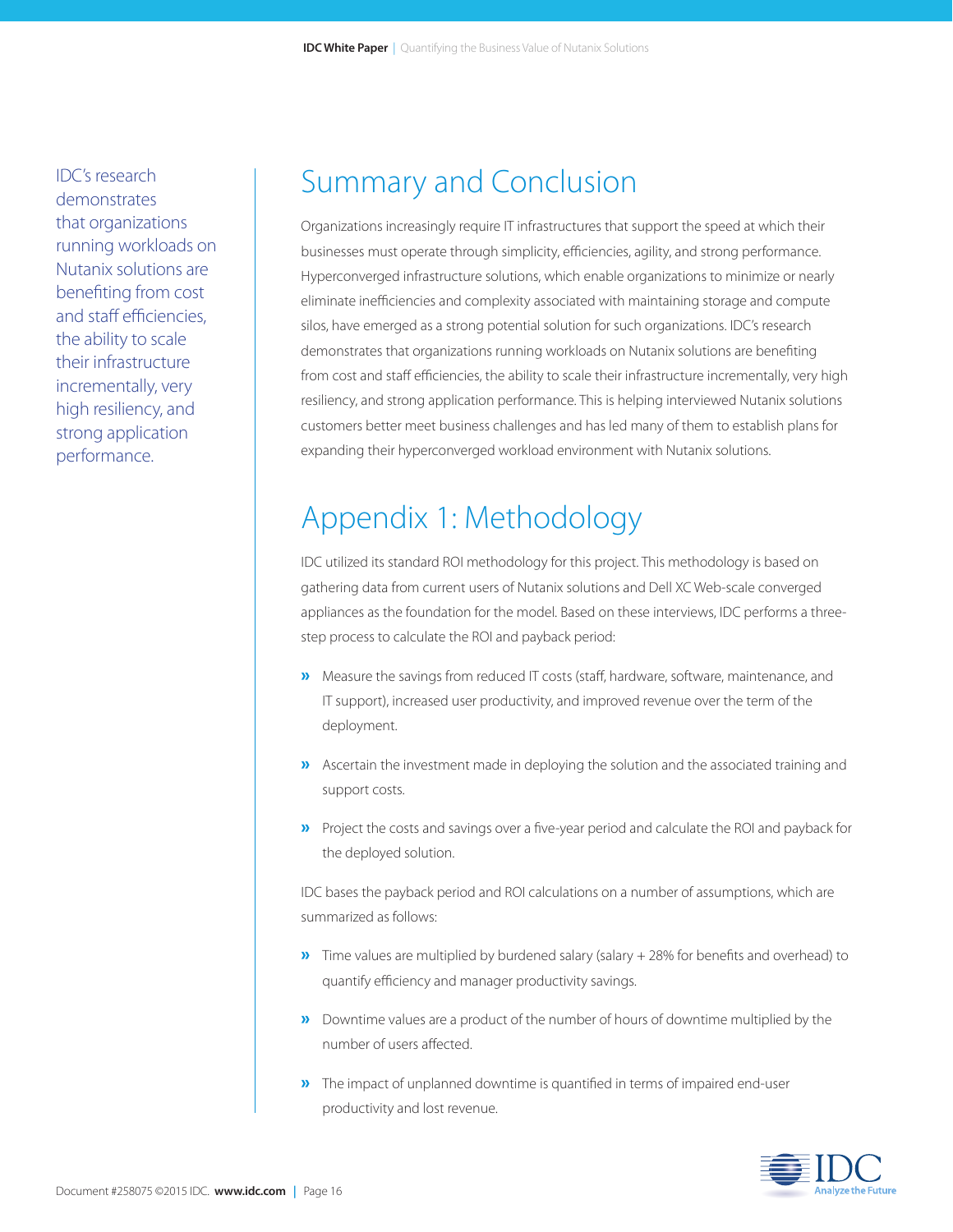- »Lost productivity is a product of downtime multiplied by burdened salary.
- »Lost revenue is a product of downtime multiplied by the average revenue generated per hour.
- **»** The net present value of the five-year savings is calculated by subtracting the amount that would have been realized by investing the original sum in an instrument yielding a 12% return to allow for the missed opportunity cost. This accounts for both the assumed cost of money and the assumed rate of return.

Because every hour of downtime does not equate to a lost hour of productivity or revenue generation, IDC attributes only a fraction of the result to savings. As part of our assessment, we asked each company what fraction of downtime hours to use in calculating productivity savings and the reduction in lost revenue. IDC then taxes the revenue at that rate.

Further, because IT solutions require a deployment period, the full benefits of the solution are not available during deployment. To capture this reality, IDC prorates the benefits on a monthly basis and then subtracts the deployment time from the first-year savings.

## Appendix 2: Nutanix Customer Quotes Used In This Study

An IT manager at Langs Building Supplies in Australia: "With Nutanix, we are doing far more projects for our business units …. Instead of spending 65% of our time running things, we're spending 65% working on the business .... So we've become an enabler rather than a hindrance."

An IT manager at Protected Trust in the United States: "We'd probably have to buy another SAN at our disaster recovery site without Nutanix …. We'd be at a million dollars total of additional SAN costs."

An IT manager at a U.S. governmental organization: "We've saved more than 50% on power by moving to Nutanix, and the impact on floorspace needed is huge." Another manager at the County of San Mateo reported: "We're at about 20% of the footprint we used to have. One of my staff's favorite things is to show visitors rows of racks of servers that have gone away and point to one rack where Nutanix is and say, 'all that is over there.'"

An IT manager at an IT services company in New Zealand: "With a traditional approach, we would have had quite a substantial capital layout, because it needs to be scalable, and you need to invest in that up front with enough horsepower, whereas with Nutanix, you can just keep adding Lego blocks to it and it gives you more performance as you scale."